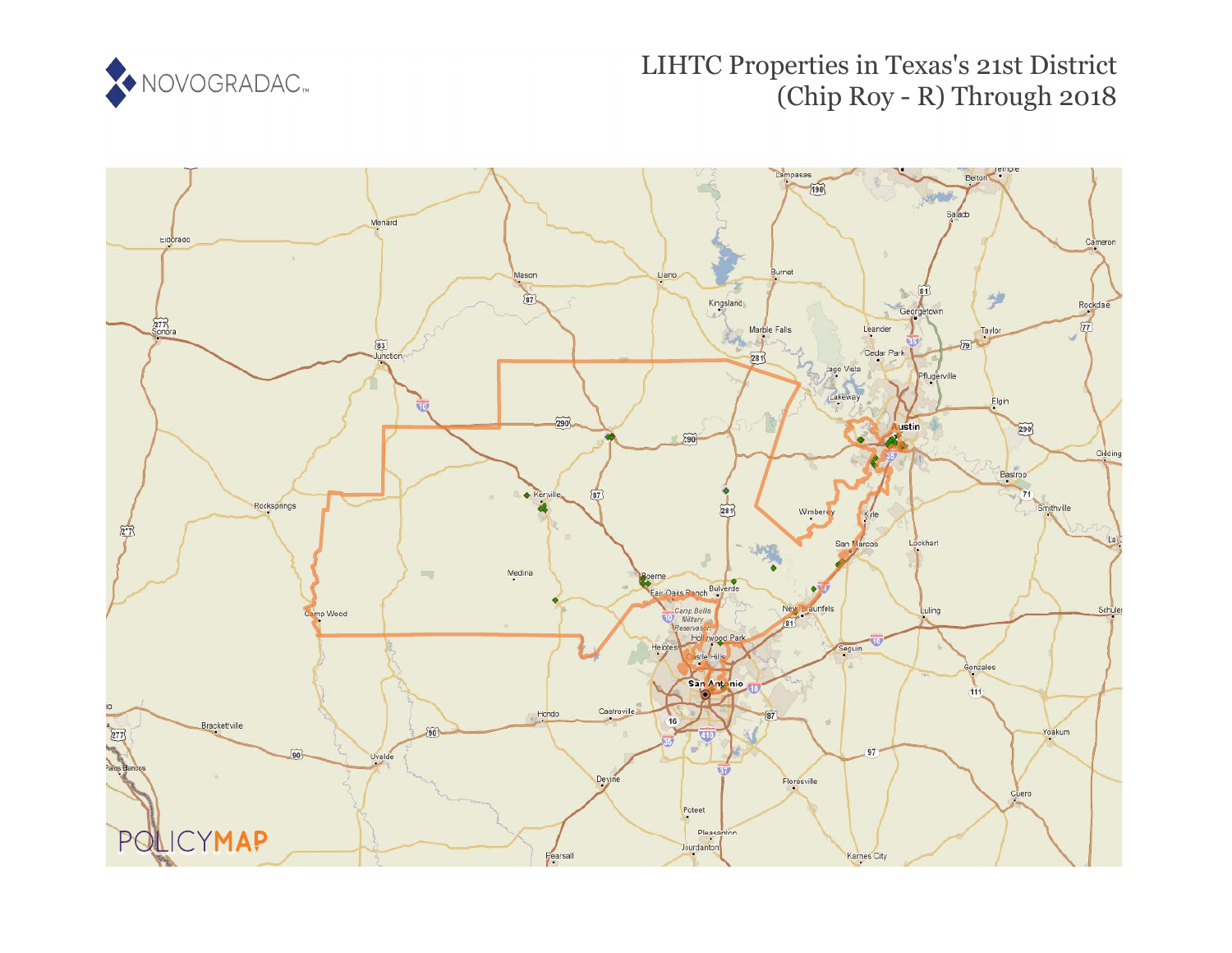## LIHTC Properties in Texas's 21st District Through 2018

| <b>Project Name</b>           | <b>Address</b>                 | City               | <b>State</b> | <b>Zip Code</b> | <b>Nonprofit</b><br><b>Sponsor</b> | <b>Allocation</b><br>Year | <b>Annual</b><br><b>Allocated</b><br><b>Amount</b> | <b>Year Placed</b><br>in Service | <b>Construction Type</b>  | <b>Total</b><br><b>Units</b> | Low<br><b>Income</b><br><b>Units</b> | <b>Rent</b> or<br><b>Income</b><br><b>Ceiling</b> | <b>Credit</b><br><b>Percentage</b> | Tax-<br><b>Exempt</b><br><b>Bond</b> | <b>HUD Multi-Family</b><br><b>Financing/Rental</b><br><b>Assistance</b> |
|-------------------------------|--------------------------------|--------------------|--------------|-----------------|------------------------------------|---------------------------|----------------------------------------------------|----------------------------------|---------------------------|------------------------------|--------------------------------------|---------------------------------------------------|------------------------------------|--------------------------------------|-------------------------------------------------------------------------|
| <b>BLUEBONNET STUDIOS</b>     | 2301 S LAMAR BLVD              | <b>AUSTIN</b>      | TX           | 78704           | No                                 | 2014                      | $\$0$                                              | Insufficient<br>Data             | New Construction          | $\mathbf 0$                  | $\boldsymbol{0}$                     | <b>50% AMGI</b>                                   | Not Indicated                      | No                                   |                                                                         |
| <b>EMERALD VILLAGE</b>        | 3203 N LOOP 1604 E             | <b>SAN ANTONIO</b> | TX           | 78247           | No                                 | 2014                      | \$0                                                | Insufficient<br>Data             | <b>New Construction</b>   | $\bf{0}$                     | $\bf{0}$                             |                                                   | 60% AMGI Not Indicated No          |                                      |                                                                         |
| LIVE OAK TRAILS               | 8500 W HWY 71                  | <b>AUSTIN</b>      | TX           | 78735           | No                                 | 2014                      | \$0\$                                              | Insufficient<br>Data             | <b>New Construction</b>   | $\bf{0}$                     | $\bf{0}$                             |                                                   | 50% AMGI Not Indicated No          |                                      |                                                                         |
| ARTISAN AT SALADO HEIGHTS     | 3714 BINZ ENGLEMAN<br>RD       | <b>SAN ANTONIO</b> | TX           | 78219           |                                    | Insufficient<br>Data      | $\$0$                                              | Insufficient<br>Data             | Not Indicated             | 251                          | $\bf{0}$                             |                                                   | Not Indicated                      |                                      |                                                                         |
| <b>HOMESTEAD OAKS</b>         | 3226 W SLAUGHTER LN AUSTIN     |                    | TX           | 78748           | No                                 | 2013                      | $\boldsymbol{\mathsf{S}}\boldsymbol{\mathsf{0}}$   | Insufficient<br>Data             | Not Indicated             | 140                          | 126                                  |                                                   | 60% AMGI Not Indicated No          |                                      |                                                                         |
| OAK CREEK VILLAGE             | 2324 WILSON ST                 | <b>AUSTIN</b>      | TX           | 78704           | No                                 | 2013                      | <b>SO</b>                                          | Insufficient<br>Data             | Not Indicated             | 173                          | 173                                  |                                                   | 60% AMGI Not Indicated             | No                                   |                                                                         |
| MARIPOSA AT ELK DRIVE         | 2600 HUNTER RD                 | <b>SAN MARCOS</b>  | TX           | 78666           | No                                 | 2013                      | $\boldsymbol{\mathsf{S}}\boldsymbol{\mathsf{0}}$   | Insufficient<br>Data             | Not Indicated             | 180                          | 117                                  |                                                   | 60% AMGI Not Indicated No          |                                      |                                                                         |
| <b>GARDENS AT CLEARWATER</b>  | <b>451 CLEARWATER</b><br>PASEO | <b>KERRVILLE</b>   | TX           | 78028           | No                                 | 2008                      | $\boldsymbol{\mathsf{S}}\boldsymbol{\mathsf{0}}$   | Insufficient<br>Data             | Not Indicated             | 80                           | 80                                   |                                                   | 60% AMGI Not Indicated No          |                                      |                                                                         |
| <b>CREEKSIDE APTS</b>         | 711 RIVER RD                   | <b>BOERNE</b>      | TX           | 78006           |                                    | Insufficient<br>Data      | ${\bf S0}$                                         | Insufficient<br>Data             | Not Indicated             | 70                           | $\boldsymbol{0}$                     |                                                   | Not Indicated                      |                                      |                                                                         |
| <b>KERRVILLE MEADOWS APTS</b> | 2300 JUNCTION HWY              | <b>KERRVILLE</b>   | TX           | 78028           | No                                 | 1998                      | S <sub>0</sub>                                     | 1999                             | New Construction          | 76                           | 76                                   |                                                   | 70 % present<br>value              | $\rm No$                             |                                                                         |
| <b>MOUNTAIN RANCH APTS</b>    | 2425 E RIVERSIDE DR AUSTIN     |                    | TX           | 78741           |                                    | 1999                      | $\$0$                                              | 2000                             | New Construction          | 196                          | 196                                  |                                                   | 30 % present<br>value              | Yes                                  |                                                                         |
| <b>HERITAGE OAKS APTS</b>     | 2350 JUNCTION HWY              | <b>KERRVILLE</b>   | TX           | 78028           | No                                 | 2000                      | \$0                                                | 2001                             | <b>New Construction</b>   | 76                           | 76                                   |                                                   | 70 % present<br>value              | No                                   |                                                                         |
| <b>SOUTHWEST TRAILS</b>       | 8405 OLD BEE CAVES<br>RD       | <b>AUSTIN</b>      | TX           | 78735           | No                                 | 2000                      | \$0\$                                              | 2001                             | <b>New Construction</b>   | 160                          | 160                                  |                                                   | 30 % present<br>value              | Yes                                  |                                                                         |
| <b>STONE BROOK SENIORS</b>    | 300 S STAGECOACH<br>TRAIL      | <b>SAN MARCOS</b>  | TX           | 78666           | No                                 | 1999                      | $\$0$                                              | 2001                             | New Construction          | 206                          | 206                                  |                                                   | 30 % present<br>value              | Yes                                  |                                                                         |
| <b>HEIGHTS ON CONGRESS</b>    | 2703 S CONGRESS AVE AUSTIN     |                    | TX           | 78704           | No                                 | 2000                      | \$0\$                                              | 2001                             | Acquisition and Rehab 170 |                              | 170                                  |                                                   | 30 % present<br>value              | Yes                                  |                                                                         |
| PARK MEADOWS APTS             | 140 CALK LN                    | <b>BOERNE</b>      | TX           | 78006           | No                                 | 2001                      | <b>SO</b>                                          | 2003                             | <b>New Construction</b>   | 100                          | 100                                  |                                                   | 30 % present<br>value              | Yes                                  |                                                                         |

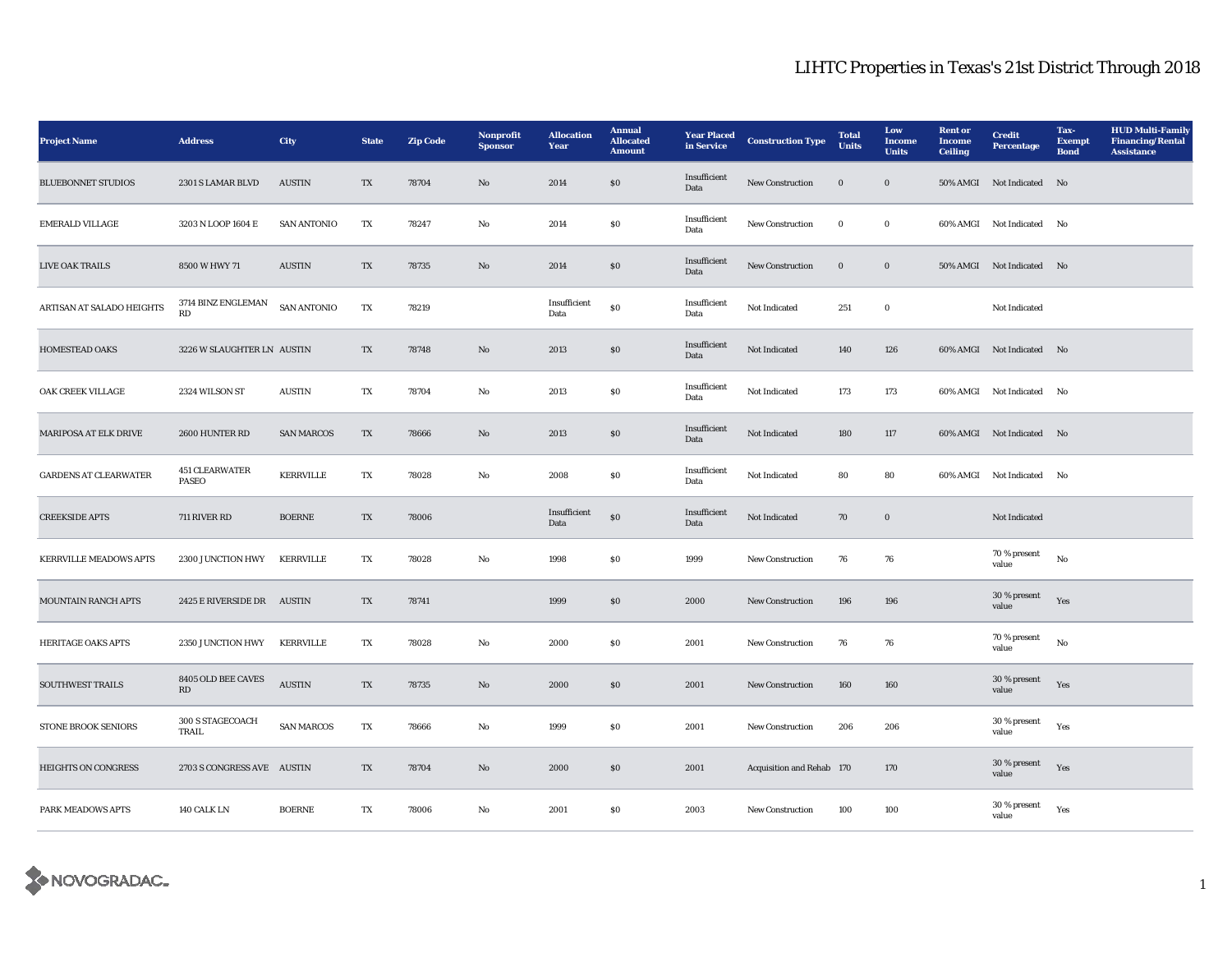## LIHTC Properties in Texas's 21st District Through 2018

| <b>Project Name</b>                        | <b>Address</b>                                  | City               | <b>State</b> | <b>Zip Code</b> | <b>Nonprofit</b><br><b>Sponsor</b> | <b>Allocation</b><br><b>Year</b> | <b>Annual</b><br><b>Allocated</b><br><b>Amount</b> | <b>Year Placed</b><br>in Service | <b>Construction Type</b> | <b>Total</b><br><b>Units</b> | Low<br><b>Income</b><br><b>Units</b> | <b>Rent</b> or<br><b>Income</b><br><b>Ceiling</b> | <b>Credit</b><br><b>Percentage</b> | Tax-<br><b>Exempt</b><br><b>Bond</b> | <b>HUD Multi-Family</b><br><b>Financing/Rental</b><br><b>Assistance</b> |
|--------------------------------------------|-------------------------------------------------|--------------------|--------------|-----------------|------------------------------------|----------------------------------|----------------------------------------------------|----------------------------------|--------------------------|------------------------------|--------------------------------------|---------------------------------------------------|------------------------------------|--------------------------------------|-------------------------------------------------------------------------|
| TOWNE PARK IN<br>FREDERICKSBURG I          | 1125 S ADAMS ST                                 | FREDERICKSBURG TX  |              | 78624           | No                                 | 2001                             | \$0                                                | 2003                             | <b>New Construction</b>  | 88                           | 88                                   |                                                   | 70 % present<br>value              | $_{\rm No}$                          |                                                                         |
| ROSEMONT OF OAK VALLEY                     | 2800 COLLINS CREEK<br>DR                        | <b>AUSTIN</b>      | TX           | 78741           | $_{\rm No}$                        | 2002                             | $\$0$                                              | 2004                             | New Construction         | 280                          | 280                                  |                                                   | 30 % present<br>value              | Yes                                  |                                                                         |
| ARTISAN AT SALADO CREEK                    | 3644 BINZ ENGLEMAN<br>$\mathbf{R}\mathbf{D}$    | <b>SAN ANTONIO</b> | TX           | 78219           | $\mathbf{N}\mathbf{o}$             | 2003                             | \$0                                                | 2005                             | <b>New Construction</b>  | 200                          | 160                                  |                                                   | 70 % present<br>value              | $_{\rm No}$                          |                                                                         |
| <b>OAKS OF BANDERA</b>                     | 451 SAN ANTONIO                                 | <b>BANDERA</b>     | TX           |                 |                                    | 2004                             | \$465,153                                          | 2006                             | <b>New Construction</b>  | 76                           | 76                                   | 60% AMGI                                          | 70 % present<br>value              |                                      |                                                                         |
| FRIENDSHIP PLACE                           | 700 FRIENDSHIP LN                               | FREDERICKSBURG TX  |              |                 |                                    | 2004                             | \$473,144                                          | 2006                             | New Construction         | 76                           | 76                                   | 60% AMGI                                          | 70 % present<br>value              |                                      |                                                                         |
| TOWNE PARK IN FREDERICKSBUR1125 S ADAMS ST |                                                 | FREDERICKSBURG TX  |              | 78624           | Yes                                | 2004                             | \$257,151                                          | 2006                             | New Construction         | 44                           | 39                                   | 60% AMGI                                          | 70 % present<br>value              |                                      |                                                                         |
| <b>LANDA PLACE</b>                         | 860 LANDA ST                                    | NEW BRAUNFELS TX   |              | 78130           | $\mathbf{N}\mathbf{o}$             | 2006                             | \$655,454                                          | 2007                             | <b>New Construction</b>  | 100                          | 100                                  | 60% AMGI                                          | 70 % present<br>value              | No                                   |                                                                         |
| PASEO DE PAZ APTS                          | <b>401 CLEARWATER</b><br><b>PASEO</b>           | <b>KERRVILLE</b>   | TX           | 78028           |                                    | Insufficient<br>Data             | $\$0$                                              | Insufficient<br>Data             | Not Indicated            | 73                           | $\bf{0}$                             |                                                   | Not Indicated                      |                                      |                                                                         |
| PLEASANT HILL APTS                         | 2501 ANKEN DR                                   | <b>AUSTIN</b>      | TX           | 78741           |                                    | Insufficient<br>Data             | $\$0$                                              | Insufficient<br>Data             | Not Indicated            | 99                           | $\bf{0}$                             |                                                   | Not Indicated                      |                                      |                                                                         |
| <b>SKYLINE TERRACE</b>                     | 1212 W BEN WHITE<br><b>BLVD</b>                 | <b>AUSTIN</b>      | TX           | 78704           |                                    | Insufficient<br>Data             | $\bf{S0}$                                          | Insufficient<br>Data             | Not Indicated            | 100                          | $\mathbf 0$                          |                                                   | Not Indicated                      |                                      |                                                                         |
| <b>TERRACES AT CIBOLO</b>                  | 518 FABRA ST                                    | <b>BOERNE</b>      | TX           | 78006           |                                    | Insufficient<br>Data             | $\$0$                                              | Insufficient<br>Data             | Not Indicated            | 147                          | $\boldsymbol{0}$                     |                                                   | Not Indicated                      |                                      |                                                                         |
| <b>SIENNA POINTE</b>                       | 2913 HUNTER RD                                  | <b>SAN MARCOS</b>  | TX           | 78666           | $\mathbf{No}$                      | 2012                             | \$92,579                                           | Insufficient<br>Data             | Not Indicated            | 228                          | 228                                  | 60% AMGI                                          | 30 % present<br>value              | $_{\rm No}$                          | $_{\rm No}$                                                             |
| BLANCO SENIORS APARTMENTS 380 BLANCO AVE   |                                                 | <b>BLANCO</b>      | TX           | 78606           | $\mathbf{N}\mathbf{o}$             | 2015                             | $\$0$                                              | Insufficient<br>Data             | Acquisition and Rehab 20 |                              | 20                                   | 60% AMGI TCEP only                                |                                    | No                                   | $\mathbf{No}$                                                           |
| <b>BROOKHOLLOW APARTMENTS</b>              | <b>612 EAST TRAVIS</b><br><b>STREET</b>         | <b>KERRVILLE</b>   | TX           | 78028           | No                                 | 2015                             | $\$0$                                              | Insufficient<br>Data             | Acquisition and Rehab 48 |                              | 48                                   | 60% AMGI TCEP only                                |                                    | No                                   | No                                                                      |
| <b>LAMADRID APARTMENTS</b>                 | SWC RAVENSCROFT DR<br>AUSTIN<br>AND MANCHACA RD |                    | TX           | 78748           | $\mathbf{N}\mathbf{o}$             | 2015                             | $\$0$                                              | Insufficient<br>Data             | Acquisition and Rehab 95 |                              | 83                                   | 60% AMGI TCEP only                                |                                    | No                                   | $\mathbf{No}$                                                           |
| PROPERTY 1                                 | 1 A ST                                          | <b>AUSTIN</b>      | TX           | 78701           |                                    | 2016                             | \$45,666                                           | Insufficient<br>Data             | Not Indicated            | $\mathbf{0}$                 | 50                                   |                                                   | 60% AMGI Not Indicated             |                                      |                                                                         |

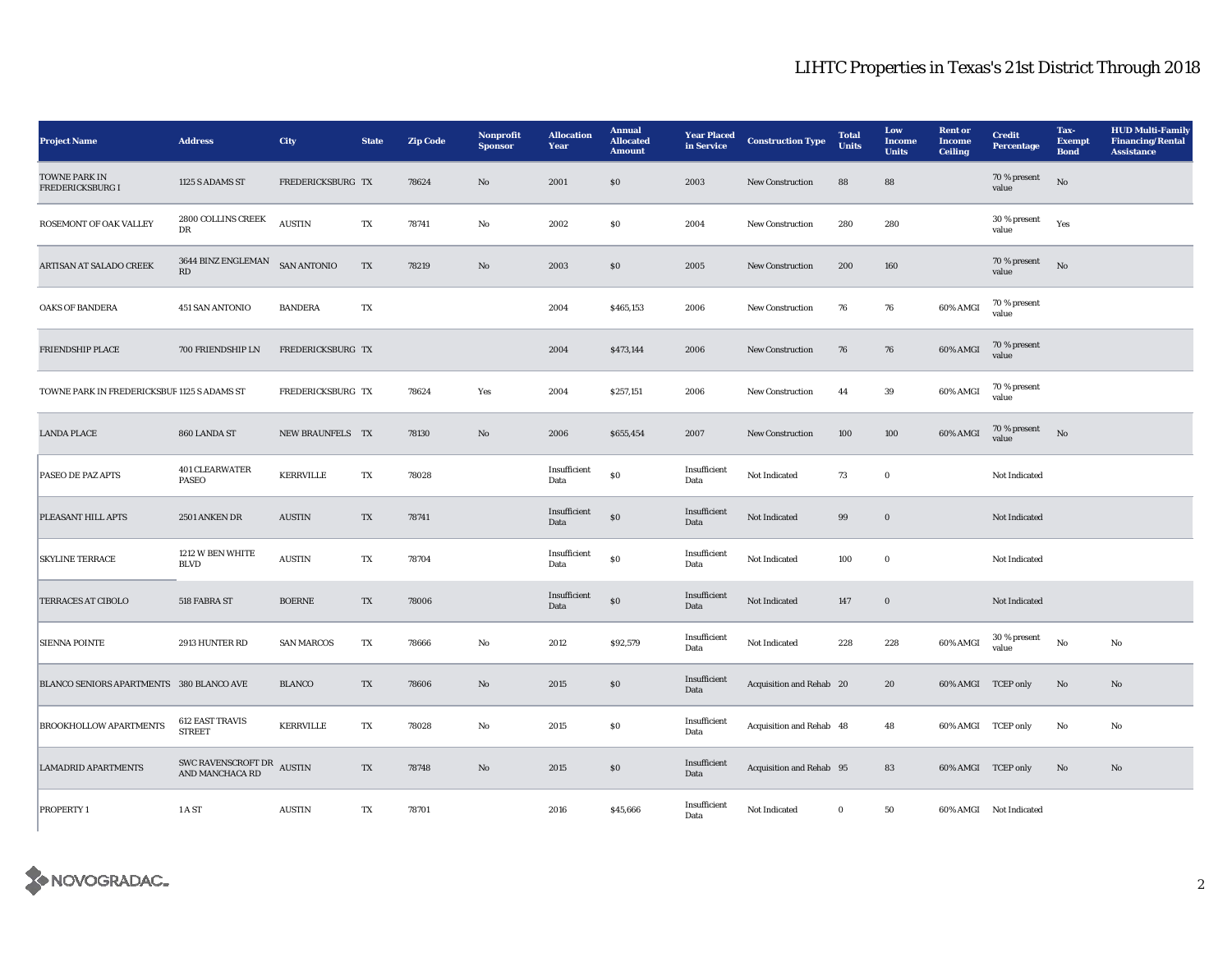## LIHTC Properties in Texas's 21st District Through 2018

| <b>Project Name</b>                                  | <b>Address</b>                                                   | City                           | <b>State</b> | <b>Zip Code</b> | Nonprofit<br><b>Sponsor</b> | <b>Allocation</b><br>Year | <b>Annual</b><br><b>Allocated</b><br><b>Amount</b> | <b>Year Placed</b><br>in Service | <b>Construction Type</b>  | <b>Total</b><br><b>Units</b> | Low<br><b>Income</b><br><b>Units</b> | <b>Rent</b> or<br><b>Income</b><br><b>Ceiling</b> | <b>Credit</b><br><b>Percentage</b> | Tax-<br><b>Exempt</b><br><b>Bond</b> | <b>HUD Multi-Family</b><br><b>Financing/Rental</b><br><b>Assistance</b> |
|------------------------------------------------------|------------------------------------------------------------------|--------------------------------|--------------|-----------------|-----------------------------|---------------------------|----------------------------------------------------|----------------------------------|---------------------------|------------------------------|--------------------------------------|---------------------------------------------------|------------------------------------|--------------------------------------|-------------------------------------------------------------------------|
| PATHWAYS AT MANCHACA VILLA(3628 MANCHACA RD.         |                                                                  | <b>AUSTIN</b>                  | TX           | 78704           | No                          | 2016                      | $\$0$                                              | Insufficient<br>Data             | Acquisition and Rehab 33  |                              | 33                                   | 60% AMGI                                          | 30 % present<br>value              | No                                   |                                                                         |
| SARALITA SENIOR VILLAGE                              | 1335 MEDINA HIGHWAY $\overline{\text{KERRVILLE}}$<br><b>EAST</b> |                                | TX           | 78028           | No                          | 2016                      | $\boldsymbol{\mathsf{S}}\boldsymbol{\mathsf{O}}$   | Insufficient<br>Data             | New Construction          | 36                           | 36                                   |                                                   | 60% AMGI Not Indicated No          |                                      |                                                                         |
| <b>WEST GATE RIDGE</b>                               | 8700 WEST GATE<br><b>BOULEVARD</b>                               | <b>AUSTIN</b>                  | TX           | 78745           | No                          | 2016                      | \$0                                                | Insufficient<br>Data             | New Construction          | 140                          | 140                                  | 60% AMGI                                          | 30 % present<br>value              | No                                   | No                                                                      |
| ARIA GRAND                                           | 1800 S IH 35 SVRD SB                                             | <b>AUSTIN</b>                  | TX           | 78704           | No                          | 2017                      | $\boldsymbol{\mathsf{S}}\boldsymbol{\mathsf{0}}$   | Insufficient<br>Data             | New Construction          | 70                           | 60                                   | 60% AMGI                                          | 70 % present<br>value              |                                      |                                                                         |
| PATHWAYS AT GOODRICH PLACE $\frac{2126}{\rm AVENUE}$ |                                                                  | $\boldsymbol{\mathrm{AUSTIN}}$ | TX           | 78704           | No                          | 2017                      | $\$0$                                              | Insufficient<br>Data             | New Construction          | 120                          | 110                                  | 60% AMGI                                          | 70 % present<br>value              |                                      |                                                                         |
| HIGHLANDER SENIOR VILLAGE                            | <b>WEST OF JOHNSON</b><br>WAY, NORTH OF<br>FM1863                | <b>BULVERDE</b>                | TX           | 78163           | No                          | 2018                      | $\$0$                                              | Insufficient<br>Data             | New Construction          | 66                           | 34                                   | 60% AMGI                                          | 70 % present<br>value              |                                      |                                                                         |
| LIV BOERNE HILLS                                     | 3 SHOOTING CLUB<br><b>ROAD</b>                                   | <b>BOERNE</b>                  | TX           | 78006           | No                          | 2018                      | S <sub>0</sub>                                     | Insufficient<br>Data             | New Construction          | 162                          | 120                                  | 60% AMGI                                          | 30 % present<br>value              |                                      |                                                                         |
| THE RESIDENCES AT CANYON<br>LAKE                     | 1500 ISLAND VIEW                                                 | <b>CANYON LAKE</b>             | TX           | 78133           | No                          | 2018                      | S <sub>0</sub>                                     | Insufficient<br>Data             | New Construction          | 35                           | 29                                   | 60% AMGI                                          | 70 % present<br>value              |                                      |                                                                         |
| <b>BLANCO PLAZA</b>                                  | 380 BLANCO AVE                                                   | <b>BLANCO</b>                  | TX           | 78606           | No                          | 1987                      | $\$0$                                              | 1987                             | <b>New Construction</b>   | 30                           | 30                                   |                                                   | Not Indicated                      |                                      |                                                                         |
| <b>AUTUMN RIDGE APT</b>                              | 1422 COLLIER ST                                                  | <b>AUSTIN</b>                  | TX           | 78704           | No                          | 1989                      | S <sub>0</sub>                                     | 1989                             | Acquisition and Rehab 30  |                              | 30                                   |                                                   | Not Indicated                      |                                      |                                                                         |
| <b>TIMBERHILL HOME</b>                               | 1374 TIMBERHILL DR                                               | NEW BRAUNFELS TX               |              | 78132           | No                          | 1989                      | \$0\$                                              | 1989                             | New Construction          | -1                           | 1                                    |                                                   | Not Indicated                      |                                      |                                                                         |
| FREDRICKSBURG SENIORS                                | 591 E HWY ST                                                     | FREDERICKSBURG TX              |              | 78624           | No                          | 1990                      | <b>SO</b>                                          | 1991                             | New Construction          | 48                           | 48                                   |                                                   | Not Indicated                      |                                      |                                                                         |
| <b>KINGSGATE APTS</b>                                | 2005 WILLOW CREEK<br>DR                                          | $\boldsymbol{\mathrm{AUSTIN}}$ | TX           | 78741           | No                          | 1989                      | \$0\$                                              | 1991                             | Acquisition and Rehab 270 |                              | 270                                  |                                                   | Not Indicated                      |                                      |                                                                         |
| <b>WETGATE APTS</b>                                  | 330 ARMY BLVD                                                    | <b>SAN ANTONIO</b>             | TX           | 78215           | No                          | 1991                      | \$0                                                | 1991                             | Acquisition and Rehab 48  |                              | 48                                   |                                                   | Not Indicated                      |                                      |                                                                         |
| <b>AUSTIN OAKS</b>                                   | 4821 E RIVERSIDE DR AUSTIN                                       |                                | TX           | 78741           | No                          | 1992                      | S <sub>0</sub>                                     | 1993                             | Acquisition and Rehab 68  |                              | 68                                   |                                                   | Not Indicated                      |                                      |                                                                         |
| <b>COUNTRY CLUB CREEK</b>                            | 4501 E RIVERSIDE DR AUSTIN                                       |                                | TX           | 78741           | No                          | 1994                      | <b>SO</b>                                          | 1996                             | <b>New Construction</b>   | 212                          | 212                                  |                                                   | 70 % present<br>value              | No                                   |                                                                         |